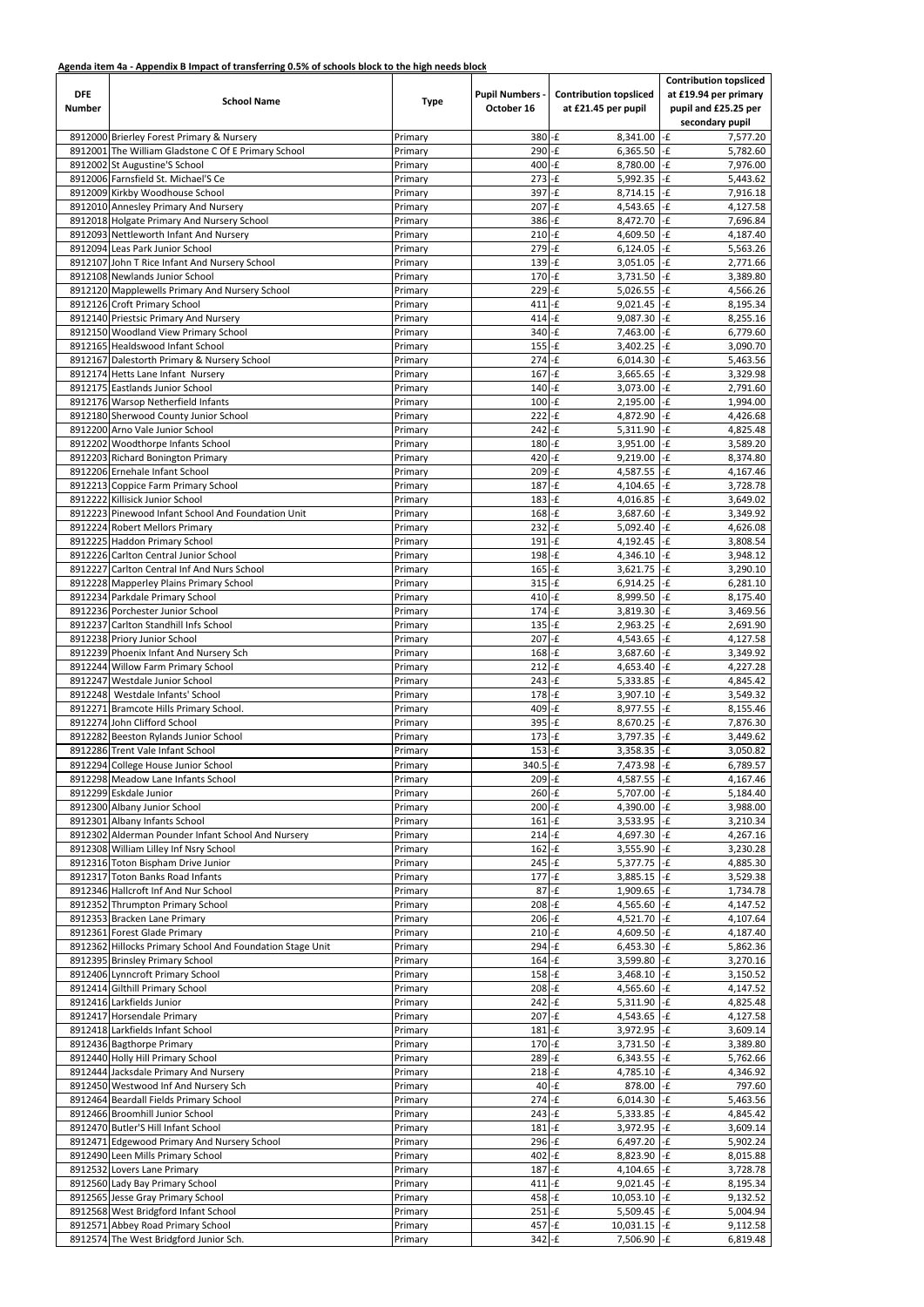| 8912611 Redlands Primary And Nursery School                                | Primary            | $411 - E$        | $9,021.45$ -£                           | 8,195.34                  |
|----------------------------------------------------------------------------|--------------------|------------------|-----------------------------------------|---------------------------|
|                                                                            |                    |                  |                                         |                           |
| 8912614 Haggonfields Primary                                               | Primary            | $83 - E$         | $1,821.85$ -f                           | 1,655.02                  |
| 8912616 Sir Edmund Hillary Primary                                         | Primary            | $401$ -£         | 8,801.95 - £                            | 7,995.94                  |
| 8912673 Manners Sutton Primary School                                      | Primary            | $36 - E$         | 790.20                                  | -£<br>717.84              |
| 8912674 Chuter Ede Primary School                                          | Primary            | $592$ -£         | 12,994.40                               | -£<br>11,804.48           |
| 8912678 John Hunt Primary School                                           | Primary            | 401              | $-E$<br>8,801.95 - £                    | 7,995.94                  |
|                                                                            |                    |                  |                                         |                           |
| 8912679 Beckingham Primary School                                          | Primary            | $92 - f$         | $2,019.40$ -£                           | 1,834.48                  |
| 8912685 Bestwood Village Hawthorne                                         | Primary            | $196 - E$        | $4,302.20$ -£                           | 3,908.24                  |
| 8912692 Robert Miles Infant School                                         | Primary            | $179 - E$        | 3,929.05                                | - $\mathbf f$<br>3,569.26 |
| 8912693 Carnarvon Primary School                                           | Primary            | $479 - E$        | $10,514.05$ -£                          | 9,551.26                  |
|                                                                            |                    |                  |                                         |                           |
| 8912700 Manor Park Infants School                                          | Primary            | $143$ -£         | $3,138.85$ -£                           | 2,851.42                  |
| 8912704 Ramsden Primary School                                             | Primary            | $183$ -£         | 4,016.85 $\left  \cdot \right $         | 3,649.02                  |
| 8912705 Clarborough School.                                                | Primary            | $141$ -£         | $3,094.95$ -£                           | 2,811.54                  |
| 8912711 Samuel Barlow Primary And Nursery School                           | Primary            | $248 - E$        | $5,443.60$ -£                           | 4,945.12                  |
|                                                                            |                    |                  |                                         |                           |
| 8912718 John Blow Primary School                                           | Primary            | $176$ -£         | 3,863.20                                | $-E$<br>3,509.44          |
| 8912731 Lantern Lane Primary Nursery School                                | Primary            | $351$ -£         | $7,704.45$ -£                           | 6,998.94                  |
| 8912732 East Leake Brookside Primary                                       | Primary            | $205$ -£         | 4,499.75 $-F$                           | 4,087.70                  |
| 8912734 East Markham Primary School                                        | Primary            | $117$ -£         | $2,568.15$ -f                           | 2,332.98                  |
|                                                                            |                    |                  |                                         |                           |
| 8912737 King Edwin Primary School                                          | Primary            | $337 - E$        | $7,397.15$ -£                           | 6,719.78                  |
| 8912741 Elkesley County Primary School                                     | Primary            | $73$ -£          | $1,602.35$ -f                           | 1,455.62                  |
| 8912742 Everton Primary School                                             | Primary            | $102$ -£         | 2,238.90                                | -£<br>2,033.88            |
| 8912745 Flintham Primary School                                            | Primary            | $102$ -£         | 2,238.90                                | -£                        |
|                                                                            |                    |                  |                                         | 2,033.88                  |
| 8912748 Gotham Primary School                                              | Primary            | 199-f            | 4,368.05                                | $  -E$<br>3,968.06        |
| 8912751 Queen Eleanor Primary School                                       | Primary            | $56 - E$         | 1,229.20                                | $-E$<br>1,116.64          |
| 8912768 Willow Brook Primary School                                        | Primary            | $170$ -£         | $3,731.50$ -£                           | 3,389.80                  |
|                                                                            |                    | $128$ - $E$      |                                         | -£                        |
| 8912769 Kinoulton Primary School                                           | Primary            |                  | 2,809.60                                | 2,552.32                  |
| 8912770 Crossdale Drive Primary School                                     | Primary            | $184 - E$        | 4,038.80                                | - $\mathbf f$<br>3,668.96 |
| 8912772 Kirklington Primary School                                         | Primary            | $72$ -£          | $1,580.40$ -£                           | 1,435.68                  |
| 8912775 Lambley Primary School                                             | Primary            | $127 - f$        | 2,787.65                                | - $\mathbf f$<br>2,532.38 |
|                                                                            |                    |                  |                                         |                           |
| 8912779 Mattersey County Primary                                           | Primary            | $32$ -£          | 702.40                                  | -£<br>638.08              |
| 8912781 Misson Cp                                                          | Primary            | $92 - f$         | $2,019.40$ -£                           | 1,834.48                  |
| 8912784 Misterton Primary School                                           | Primary            | $190 - E$        | 4,170.50 $\overline{-f}$                | 3,788.60                  |
| 8912787 Newstead Primary School                                            | Primary            | $118$ - $f$      | $2,590.10$ -£                           | 2,352.92                  |
|                                                                            |                    |                  |                                         |                           |
| 8912788 Abbey Gates Primary School                                         | Primary            | $211$ -£         | 4,631.45 - £                            | 4,207.34                  |
| 8912790 Normanton On Soar Primary                                          | Primary            | $57$ -£          | $1,251.15$ -f                           | 1,136.58                  |
| 8912793 North Clifton Primary School                                       | Primary            | $36 - E$         | 790.20 -£                               | 717.84                    |
|                                                                            |                    |                  | 4,082.70 $\left  \cdot \right $         |                           |
| 8912796 Muskham Primary School                                             | Primary            | $186 - E$        |                                         | 3,708.84                  |
| 8912801 Forest View Junior School                                          | Primary            | $220$ -£         | 4,829.00 - £                            | 4,386.80                  |
| 8912802 Maun Infant And Nursery School                                     | Primary            | $179$ -£         | $3,929.05$ -£                           | 3,569.26                  |
| 8912806 Orston Primary                                                     | Primary            | $158 - E$        | $3,468.10$ -£                           | 3,150.52                  |
|                                                                            |                    |                  |                                         |                           |
| 8912810 Radcliffe On Trent Infant                                          | Primary            | $228 - E$        | $5,004.60$ -£                           | 4,546.32                  |
| 8912812 Radcliffe On Trent Junior                                          | Primary            | $292$ -£         | 6,409.40                                | -£<br>5,822.48            |
| 8912813 Rampton Primary School                                             | Primary            | 67               | $-E$<br>1,470.65 - £                    | 1,335.98                  |
| 8912821 Lake View Primary And Nursery                                      | Primary            | $173$ -£         | $3,797.35$ -£                           | 3,449.62                  |
|                                                                            |                    |                  |                                         |                           |
| 8912822 James Peacock Inf Nur School                                       | Primary            | $282 - f$        | 6,189.90 -f                             | 5,623.08                  |
| 8912824 Lowe'S Wong Infant School                                          | Primary            | $201$ -£         | 4,411.95                                | - $\mathbf f$<br>4,007.94 |
| 8912826 Sutton Bonington Primary                                           | Primary            | 197              | $-E$<br>4,324.15 $\left  \cdot \right $ | 3,928.18                  |
| 8912829 Sutton On Trent Primary                                            | Primary            | 101              | $-E$<br>$2,216.95$ -£                   | 2,013.94                  |
|                                                                            |                    |                  |                                         |                           |
| 8912844 Walkeringham Primary School                                        | Primary            | $66 - E$         | $1,448.70$ -£                           | 1,316.04                  |
| 8912850 Willoughby Primary School                                          | Primary            | $39 - E$         | 856.05                                  | $-E$<br>777.66            |
| 8912853 Winthorpe Primary School                                           | Primary            | $93 - E$         | $2,041.35$ -£                           | 1,854.42                  |
| 8912860 Sir John Sherbrooke Junior                                         | Primary            | $167$ -£         | $3,665.65$ -£                           | 3,329.98                  |
|                                                                            |                    |                  |                                         |                           |
| 8912876 Ranskill Primary School                                            | Primary            | $118$ - $E$      | $2,590.10$ -£                           | 2,352.92                  |
| 8912900 Kimberley Primary                                                  | Primary            |                  |                                         |                           |
|                                                                            |                    | $140$ -£         | $3,073.00$ -£                           | 2,791.60                  |
|                                                                            |                    | $450 - E$        |                                         |                           |
| 8912901 Round Hill Primary                                                 | Primary            |                  | 9,877.50 - £                            | 8,973.00                  |
| 8912910 Hollywell Primary School                                           | Primary            | $191 - E$        | 4,192.45 $-F$                           | 3,808.54                  |
| 8912911 Stanhope Primary And Nursery School                                | Primary            | $260 - E$        | 5,707.00 $\overline{-f}$                | 5,184.40                  |
| 8912912 Kingsway Primary School                                            | Primary            | $279$ -£         | $6,124.05$ -£                           | 5,563.26                  |
| 8912913 Morven Park Primary And Nursery School                             |                    | $412$ -£         | 9,043.40                                | - $\mathbf f$             |
|                                                                            | Primary            |                  |                                         | 8,215.28                  |
| 8912916 Arnold Mill Primary                                                | Primary            | $315$ -£         | 6,914.25                                | $-E$<br>6,281.10          |
| 8912918 Orchard Primary School                                             | Primary            | $314 - E$        | 6,892.30                                | -£<br>6,261.16            |
| 8912920 Jeffries Primary And Nursery School                                | Primary            | $239 - E$        | 5,246.05                                | $  -E$<br>4,765.66        |
| 8912923 Holly Primary School                                               |                    | $295$ -£         |                                         |                           |
|                                                                            | Primary            |                  | $6,475.25$ -£                           | 5,882.30                  |
| 8912924 Keyworth Primary And Nursery School                                | Primary            | $114 - E$        | $2,502.30$ -£                           | 2,273.16                  |
| 8912925 Prospect Hill Infant                                               | Primary            | $158$ -£         | 3,468.10                                | $-E$<br>3,150.52          |
| 8912926 Prospect Hill Junior School                                        | Primary            | $192$ -£         | 4,214.40 - £                            | 3,828.48                  |
|                                                                            |                    |                  |                                         |                           |
| 8912927 Church Vale Primary School And Foundation Unit                     | Primary            | $189 - E$        | $4,148.55$ -£                           | 3,768.66                  |
| 8912928 Carr Hill Primary School                                           | Primary            | $390 - E$        | 8,560.50 - £                            | 7,776.60                  |
| 8912930 Heatherley Primary School                                          | Primary            | $241$ -£         | $5,289.95$ -£                           | 4,805.54                  |
| 8912934 Mornington Primary School                                          | Primary            | $301 - E$        | $6,606.95$ -£                           | 6,001.94                  |
|                                                                            |                    |                  |                                         |                           |
| 8912937 Forest Town Primary                                                | Primary            | $354 - f$        | 7,770.30 - £                            | 7,058.76                  |
| 8912941 Gateford Park                                                      | Primary            | $202$ -£         | 4,433.90 - £                            | 4,027.88                  |
| 8912942 Arnold View Primary                                                | Primary            | $304 - f$        | $6,672.80$ -£                           | 6,061.76                  |
| 8912946 Pierrepont Gamston Primary School                                  | Primary            | $255 - E$        | $5,597.25$ -£                           | 5,084.70                  |
|                                                                            |                    |                  |                                         |                           |
| 8912947 Berry Hill Primary School                                          | Primary            | $410 - E$        | 8,999.50 - £                            | 8,175.40                  |
| 8912948 Crescent Primary School                                            | Primary            | $337 - f$        | 7,397.15 - £                            | 6,719.78                  |
| 8913004 St. Edmund'S C Of E Primary & Nursery School                       | Primary            | $210 - E$        | 4,609.50 - £                            | 4,187.40                  |
| 8913008 St.Andrews C.E Primary School                                      | Primary            | $317 - f$        | $6,958.15$ -£                           | 6,320.98                  |
|                                                                            |                    |                  |                                         |                           |
| 8913018 All Hallows Cofe Primary School                                    | Primary            | $213$ -£         | 4,675.35 - £                            | 4,247.22                  |
| 8913021 Stapleford St John'S Ce Prim                                       | Primary            | $101$ -£         | $2,216.95$ -£                           | 2,013.94                  |
| 8913031 Selston C Of E Inf Nursery                                         | Primary            | $73$ -£          | $1,602.35$ -f                           | 1,455.62                  |
| 8913032 Underwood C.E. Primary School                                      |                    |                  |                                         |                           |
|                                                                            | Primary            | $182$ -£         | $3,994.90$ -£                           | 3,629.08                  |
| 8913040 Mount C Of E Primary School                                        | Primary            | $194 - E$        | 4,258.30 $\left  \cdot \right $         | 3,868.36                  |
| 8913061 Ranby C Of E Primary School<br>8913065 Bleasby Cofe Primary School | Primary<br>Primary | 89-£<br>$157$ -£ | $1,953.55$ -£<br>$3,446.15$ -£          | 1,774.66<br>3,130.58      |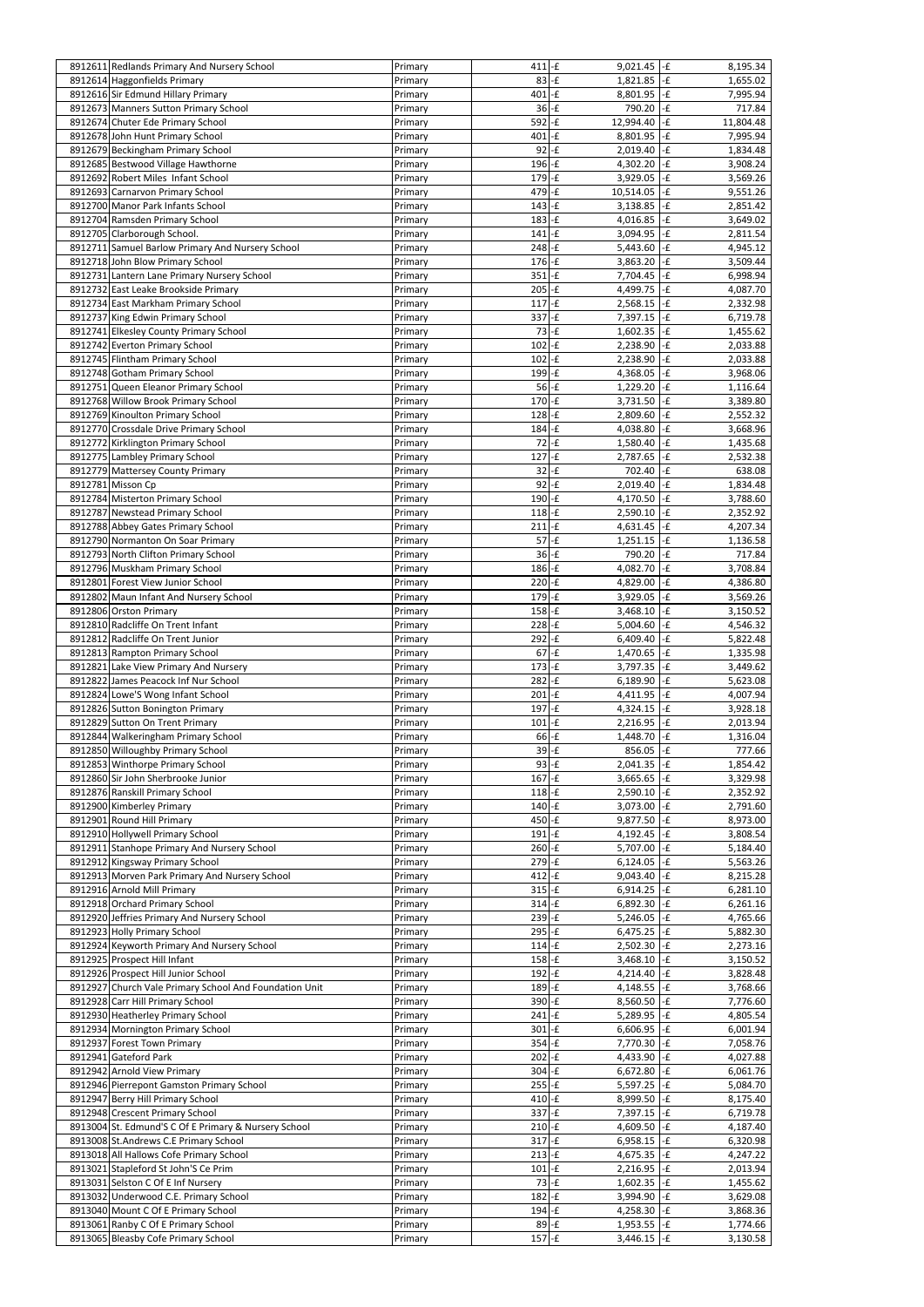| 8913072 Bunny C E Primary School                            | Primary            | $82$ -£                | 1,799.90 -f                     | 1,635.08                                |
|-------------------------------------------------------------|--------------------|------------------------|---------------------------------|-----------------------------------------|
|                                                             |                    |                        |                                 |                                         |
| 8913073 St. Wilfrid'S C.E. School                           | Primary            | $208 - E$              | 4,565.60 - £                    | 4,147.52                                |
| 8913076 Dean Hole Primary School                            | Primary            | $57$ -£                | $1,251.15$ -f                   | 1,136.58                                |
| 8913081 Coddington Ce Primary School                        | Primary            | $408 - E$              | $8,955.60$ -£                   | 8,135.52                                |
| 8913084 Costock C Of E Primary School                       | Primary            | $79 - E$               | $1,734.05$ -£                   | 1,575.26                                |
| 8913087 Cuckney C.E. Primary School                         | Primary            | $152$ -£               | $3,336.40$ -£                   | 3,030.88                                |
| 8913088 Dunham On Trent C.E. Primary School                 | Primary            | $92 - f$               | $2,019.40$ -£                   | 1,834.48                                |
| 8913104 Halam Ce (C) Primary School                         | Primary            | $107$ -£               | $2,348.65$ -£                   | 2,133.58                                |
| 8913112 Kneesall C Of E Primary                             | Primary            | $106 - E$              | $2,326.70$ -£                   | 2,113.64                                |
| 8913113 Langar Cofe Primary School                          | Primary            | $98 - f$               | $2,151.10$ -f                   | 1,954.12                                |
| 8913117 St Matthews Ce                                      | Primary            | $40 - f$               | 878.00 - £                      | 797.60                                  |
| 8913119 Norwell C Of E Primary School                       |                    | $51$ -£                | $1,119.45$ -f                   |                                         |
|                                                             | Primary            |                        |                                 | 1,016.94                                |
| 8913126 St Peter'S C Of E Junior                            | Primary            | $332$ -£               | $7,287.40$ -£                   | 6,620.08                                |
| 8913132 Holy Trinity Infants School                         | Primary            | $56 - E$               | 1,229.20                        | $-E$<br>1,116.64                        |
| 8913133 Lowes Wong Junior School                            | Primary            | $383 - E$              | 8,406.85 - £                    | 7,637.02                                |
| 8913143 Trowell C Of E Primary School                       | Primary            | $196 - E$              | 4,302.20                        | -£<br>3,908.24                          |
| 8913145 Walesby C.E. Primary                                | Primary            | $134 - E$              | 2,941.30                        | $-E$<br>2,671.96                        |
| 8913287 North Wheatley C Of E Primary School                | Primary            | 84                     | $-F$<br>1,843.80                | - $\boldsymbol{\mathsf{f}}$<br>1,674.96 |
| 8913290 Ravenshead C Of E Primary                           | Primary            | $383 - E$              | $8,406.85$ -£                   | 7,637.02                                |
| 8913293 Northfield Primary And Nursery                      | Primary            | $338$ -£               | 7,419.10 -f                     | 6,739.72                                |
| 8913294 Langold Dyscarr Community                           | Primary            | $229$ -£               | $5,026.55$ -£                   | 4,566.26                                |
| 8913295 Heathlands Primary And Nursery                      | Primary            | $175$ -£               | $3,841.25$ -£                   | 3,489.50                                |
| 8913296 St. Peter'S C. Of E. Primary                        | Primary            | $242$ -£               | $5,311.90$ -£                   | 4,825.48                                |
|                                                             |                    |                        |                                 |                                         |
| 8913297 Abbey Primary School                                | Primary            | $360 - E$              | $7,902.00$ -£                   | 7,178.40                                |
| 8913298 Wynndale Primary                                    | Primary            | $213$ -£               | 4,675.35 $-F$                   | 4,247.22                                |
| 8913331 Springbank Primary                                  | Primary            | $213$ -f               | $4,675.35$ -£                   | 4,247.22                                |
| 8913352 Colwick St.John The Baptist                         | Primary            | $200$ -£               | 4,390.00 $\left  \cdot \right $ | 3,988.00                                |
| 8913370 Bramcote C E Primary School                         | Primary            | $198 - E$              | $4,346.10$ -£                   | 3,948.12                                |
| 8913390 St. Swithun'S C.E. Primary                          | Primary            | $112$ -£               | $2,458.40$ -£                   | 2,233.28                                |
| 8913450 Christ Church C Of E Infant                         | Primary            | $32$ -£                | 702.40 -£                       | 638.08                                  |
| 8913494 St. Luke'S C.E. Primary School                      | Primary            | $123$ -£               | $2,699.85$ -£                   | 2,452.62                                |
| 8913496 St. Anne'S C.Of E. Primary                          | Primary            | $209$ -£               | $4,587.\overline{55}$ -£        | 4,167.46                                |
| 8913514 Primary/St Mary And St Martin                       | Primary            | $105$ -£               | $2,304.75$ -£                   | 2,093.70                                |
| 8913530 Cotgrave Church Of England                          | Primary            | $108 - E$              | 2,370.60 - £                    | 2,153.52                                |
|                                                             |                    | $102$ -£               |                                 | 2,033.88                                |
| 8913534 St.Mary'S C.Of E.Primary                            | Primary            |                        | $2,238.90$ -£                   |                                         |
| 8913539 Elston All Saints Ang/Meth                          | Primary            | $101$ -£               | $2,216.95$ -£                   | 2,013.94                                |
| 8913546 Gamston C Of E (Aided) School                       | Primary            | $72$ -£                | $1,580.40$ -£                   | 1,435.68                                |
| 8913548 St Peter'S Ce School Gringley                       | Primary            | $78 - f$               | $1,712.10$ -£                   | 1,555.32                                |
| 8913550 Gunthorpe C.E. Primary                              | Primary            | $83 - E$               | $1,821.85$ -f                   | 1,655.02                                |
| 8913566 Lowdham C Of E School                               | Primary            | $206 - E$              | 4,521.70 - £                    | 4,107.64                                |
| 8913568 Linby Cum Papplewick                                | Primary            | $119 - E$              | 2,612.05                        | - $\mathbf f$<br>2,372.86               |
| 8913586 Sturton Le Steeple Cofe Aided                       | Primary            | $81 - E$               | 1,777.95 - £                    | 1,615.14                                |
| 8913592 Sutton Cum Lound C.E.                               | Primary            | $66 - E$               | 1,448.70 - £                    | 1,316.04                                |
| 8913606 Woods Foundation C Of E Aided                       | Primary            | $219$ -£               | 4,807.05 $\left  \cdot \right $ | 4,366.86                                |
| 8913764 St Patricks Catholic Primary                        | Primary            | $91$ -£                | $1,997.45$ -£                   | 1,814.54                                |
| 8913768 Holy Family Catholic Primary                        | Primary            | $204 - f$              | 4,477.80 - £                    | 4,067.76                                |
| 8913772 Ordsall Primary School                              | Primary            | $431 - E$              | $9,460.45$ -£                   | 8,594.14                                |
| 8913774 All Saints C.E.Infants School                       | Primary            | $85 - E$               | $1,865.75$ -£                   | 1,694.90                                |
| 8913775 Sutton Road Primary School                          | Primary            | $424 - E$              | $9,306.80$ -£                   | 8,454.56                                |
| 8913776 High Oakham Primary School                          | Primary            | $419$ -£               | $9,197.05$ -£                   | 8,354.86                                |
| 8913777 Oak Tree Primary School                             | Primary            | $264 - \frac{1}{5}$    | $5,794.80$ -£                   | 5,264.16                                |
| 8913779 King Edward Primary School                          | Primary            | $413$ -£               | $9,065.35$ -£                   | 8,235.22                                |
| 8913780 Intake Farm Primary And Nursery                     | Primary            | $205 - E$              | 4,499.75 - £                    | 4,087.70                                |
| 8913781 Farmilo Primary School And Nursery                  | Primary            | $203$ -£               | 4,455.85 $-E$                   | 4,047.82                                |
| 8913782 Asquith Primary School                              | Primary            | $317 - E$              | $6,958.15$ -£                   | 6,320.98                                |
| 8913783 Awsworth Primary And Nursery                        |                    | $279 - f$              | $6,124.05$ -£                   | 5,563.26                                |
|                                                             | Primary            | $337 - f$              | $7,397.15$ -£                   |                                         |
| 8913784 Python Hill Primary                                 | Primary            |                        |                                 | 6,719.78                                |
| 8913788 Netherfield Primary School                          | Primary            | $403$ -£               | $8,845.85$ -£                   | 8,035.82                                |
| 8913789 Brookhill Leys Primary & Nursery                    | Primary            | $383 - E$              | 8,406.85 - £                    | 7,637.02                                |
| 8913791 Hucknall National C Of E Primary School             | Primary            | $420 - E$              | $9,219.00$ -£                   | 8,374.80                                |
| 8913793 Blidworth Oaks Primary School                       | Primary            | $256 - E$              | $5,619.20$ -£                   | 5,104.64                                |
| 8913795 Greasley Beauvale Primary School                    | Primary            | $357 - f$              | $7,836.15$ -£                   | 7,118.58                                |
| 8913796 Wadsworth Fields Primary                            | Primary            | $291 - E$              | $6,387.45$ -£                   | 5,802.54                                |
| 8913797 Abbey Hill Primary & Nursery                        | Primary            | $203$ -£               | 4,455.85 $-F$                   | 4,047.82                                |
| 8914041 Garibaldi College                                   | Secondary          | $661 - E$              | 14,508.95 -f                    | 16,690.25                               |
| 8914121 Chilwell School                                     | Secondary          | $630 - E$              | 13,828.50 - £                   | 15,907.50                               |
| 8914409 Colonel Frank Seely                                 | Secondary          | $651$ -£               | 14,289.45 $-F$                  | 16,437.75                               |
| 8914669 The Minster School                                  | Secondary          | 1242-f                 | 27,261.90 - £                   | 31,360.50                               |
| 8912003 Mansfield Primary Academy                           | Primary            | $195 - E$              | 4,280.25 $\left  \cdot \right $ | 3,888.30                                |
| 8912004 Wainwright Primary Academy                          | Primary            | $359 - E$              | 7,880.05 - £                    | 7,158.46                                |
| 8912008 Kingston Park Academy                               | Primary            | $147$ -£               | $3,226.65$ -£                   | 2,931.18                                |
| 8912012 Tuxford Primary Academy                             |                    | $259 - E$              | $5,685.05$ -£                   |                                         |
|                                                             | Primary            | $144 - E$              |                                 | 5,164.46                                |
| 8912013 Skegby Junior Academy                               | Primary            | $268 - E$              | $3,160.80$ -£<br>$5,882.60$ -£  | 2,871.36                                |
|                                                             |                    |                        |                                 | 5,343.92                                |
| 8912014 Arnbrook Primary School/Children'S Centre           | Primary            |                        |                                 |                                         |
| 8912015 Flying High Academy Ladybrook                       | Primary            | 346-£                  | 7,594.70                        | - $\boldsymbol{\mathsf{f}}$<br>6,899.24 |
| 8912016 Bishop Alexander Lead Academy                       | Primary            | $284 - f$              | $6,233.80$ -£                   | 5,662.96                                |
| 8912017 Sunnyside Spencer Academy                           | Primary            | $152$ -£               | $3,336.40 -E$                   | 3,030.88                                |
| 8912020 Birklands Primary School                            | Primary            | $166 - E$              | $3,643.70$ -£                   | 3,310.04                                |
| 8912022 The Bramble Academy                                 | Primary            | $205$ -£               | 4,499.75 - £                    | 4,087.70                                |
| 8912023 Beeston Fields Primary School                       | Primary            | $323$ -£               | 7,089.85 - £                    | 6,440.62                                |
| 8912025 The Parkgate Academy                                | Primary            | $206$ -£               | 4,521.70 $\cdot$ £              | 4,107.64                                |
| 8912087 Peafield Lane Academy                               | Primary            | $314 - E$              | 6,892.30 $\overline{f}$         | 6,261.16                                |
| 8912134 Leamington Primary And Nursery Academy              | Primary            | $342 - f$              | 7,506.90                        | -£<br>6,819.48                          |
| 8912201 Ernehale Junior School<br>8912310 Fairfield Primary | Primary<br>Primary | $252 - f$<br>$524 - f$ | $5,531.40$ -£<br>11,501.80 -f   | 5,024.88<br>10,448.56                   |